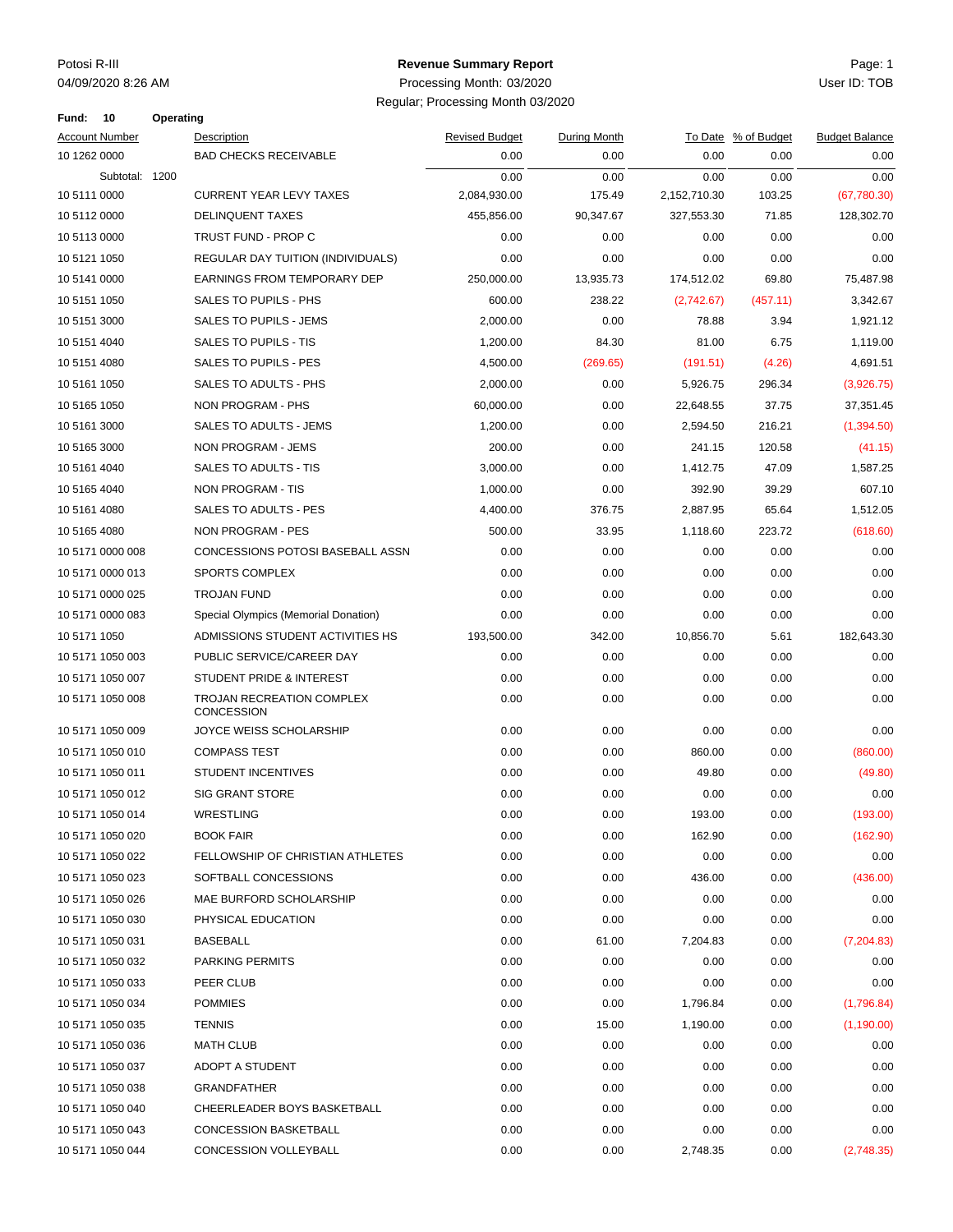### Potosi R-III Page: 2 **Revenue Summary Report**

| Fund:                 | 10               | Operating |                                  |                       |                     |           |                     |                       |
|-----------------------|------------------|-----------|----------------------------------|-----------------------|---------------------|-----------|---------------------|-----------------------|
| <b>Account Number</b> |                  |           | Description                      | <b>Revised Budget</b> | <b>During Month</b> |           | To Date % of Budget | <b>Budget Balance</b> |
|                       | 10 5171 1050 045 |           | <b>HELP CLUB</b>                 | 0.00                  | 0.00                | 1,110.51  | 0.00                | (1, 110.51)           |
|                       | 10 5171 1050 047 |           | <b>MISCELLANEOUS</b>             | 0.00                  | 0.00                | 1,141.51  | 0.00                | (1, 141.51)           |
|                       | 10 5171 1050 048 |           | PROJECT GRADUATION               | 0.00                  | 0.00                | 0.00      | 0.00                | 0.00                  |
|                       | 10 5171 1050 049 |           | <b>ART RESALE</b>                | 0.00                  | 25.00               | 1,293.75  | 0.00                | (1, 293.75)           |
|                       | 10 5171 1050 050 |           | <b>TEEN 2000</b>                 | 0.00                  | 0.00                | 0.00      | 0.00                | 0.00                  |
|                       | 10 5171 1050 056 |           | CHEERLEADERS                     | 0.00                  | 0.00                | 0.00      | 0.00                | 0.00                  |
|                       | 10 5171 1050 059 |           | <b>BUILDING RENTALS</b>          | 0.00                  | 0.00                | 0.00      | 0.00                | 0.00                  |
|                       | 10 5171 1050 061 |           | NAT HONOR SOCIETY                | 0.00                  | 0.00                | 0.00      | 0.00                | 0.00                  |
|                       | 10 5171 1050 062 |           | <b>GIRLS BASKETBALL RESALE</b>   | 0.00                  | 0.00                | 0.00      | 0.00                | 0.00                  |
|                       | 10 5171 1050 063 |           | <b>FOOTBALL RESALE</b>           | 0.00                  | 100.00              | 3,514.25  | 0.00                | (3,514.25)            |
|                       | 10 5171 1050 064 |           | <b>SOFTBALL</b>                  | 0.00                  | 0.00                | 0.00      | 0.00                | 0.00                  |
|                       | 10 5171 1050 065 |           | <b>BASKETBALL TOURNAMENT</b>     | 0.00                  | 0.00                | 0.00      | 0.00                | 0.00                  |
|                       | 10 5171 1050 066 |           | <b>FFA</b>                       | 0.00                  | 0.00                | 15,082.00 | 0.00                | (15,082.00)           |
|                       | 10 5171 1050 067 |           | <b>VOLLEYBALL RESALE</b>         | 0.00                  | 0.00                | 840.00    | 0.00                | (840.00)              |
|                       | 10 5171 1050 070 |           | <b>CROSS COUNTRY</b>             | 0.00                  | 0.00                | 2,065.00  | 0.00                | (2,065.00)            |
|                       | 10 5171 1050 071 |           | <b>ART CLUB</b>                  | 0.00                  | 0.00                | 486.00    | 0.00                | (486.00)              |
|                       | 10 5171 1050 072 |           | CHEERLEADER FOOTBALL             | 0.00                  | 0.00                | 0.00      | 0.00                | 0.00                  |
|                       | 10 5171 1050 073 |           | <b>CONCESSION FOOTBALL</b>       | 0.00                  | 0.00                | 12,137.71 | 0.00                | (12, 137.71)          |
|                       | 10 5171 1050 074 |           | CLASS OF 2017                    | 0.00                  | 74.00               | 74.00     | 0.00                | (74.00)               |
|                       | 10 5171 1050 075 |           | <b>FBLA</b>                      | 0.00                  | 0.00                | 854.50    | 0.00                | (854.50)              |
|                       | 10 5171 1050 076 |           | <b>FCCLA</b>                     | 0.00                  | 0.00                | 986.75    | 0.00                | (986.75)              |
|                       | 10 5171 1050 077 |           | <b>FHCC</b>                      | 0.00                  | 717.00              | 1,474.00  | 0.00                | (1,474.00)            |
|                       | 10 5171 1050 078 |           | <b>FTA</b>                       | 0.00                  | 0.00                | 25.00     | 0.00                | (25.00)               |
|                       | 10 5171 1050 079 |           | <b>SPANISH CLUB</b>              | 0.00                  | 0.00                | 0.00      | 0.00                | 0.00                  |
|                       | 10 5171 1050 080 |           | <b>INDUSTRIAL ARTS CLUB</b>      | 0.00                  | 0.00                | 0.00      | 0.00                | 0.00                  |
|                       | 10 5171 1050 081 |           | <b>CLASS OF 2015</b>             | 0.00                  | 0.00                | 0.00      | 0.00                | 0.00                  |
|                       | 10 5171 1050 082 |           | MUSIC - VOCAL                    | 0.00                  | 394.00              | 3,224.73  | 0.00                | (3,224.73)            |
|                       | 10 5171 1050 083 |           | <b>Special Olympics</b>          | 0.00                  | 0.00                | 0.00      | 0.00                | 0.00                  |
|                       | 10 5171 1050 085 |           | <b>VIDEO CLUB</b>                | 0.00                  | 0.00                | 150.00    | 0.00                | (150.00)              |
|                       | 10 5171 1050 086 |           | <b>SCIENCE CLUB</b>              | 0.00                  | 0.00                | 0.00      | 0.00                | 0.00                  |
|                       | 10 5171 1050 087 |           | <b>CLASS OF 2018</b>             | 0.00                  | 0.00                | 0.00      | 0.00                | 0.00                  |
|                       | 10 5171 1050 088 |           | SODA MACHINES                    | 0.00                  | 84.00               | 1,215.34  | 0.00                | (1, 215.34)           |
|                       | 10 5171 1050 089 |           | CLASS OF 2016                    | 0.00                  | 0.00                | 0.00      | 0.00                | 0.00                  |
|                       | 10 5171 1050 090 |           | <b>STUDENT COUNCIL</b>           | 0.00                  | 0.00                | 1,748.74  | 0.00                | (1,748.74)            |
|                       | 10 5171 1050 091 |           | <b>GOLDEN MASK SOCIETY</b>       | 0.00                  | 394.00              | 3,290.19  | 0.00                | (3,290.19)            |
|                       | 10 5171 1050 093 |           | YEARBOOK & PUBLICATIONS          | 0.00                  | 310.00              | 4,263.00  | 0.00                | (4,263.00)            |
|                       | 10 5171 1050 094 |           | <b>BIBLE CLUB</b>                | 0.00                  | 0.00                | 0.00      | 0.00                | 0.00                  |
|                       | 10 5171 1050 095 |           | MISCELLANEOUS ATHLETIC           | 0.00                  | 0.00                | 4,527.40  | 0.00                | (4,527.40)            |
|                       | 10 5171 1050 096 |           | <b>INSTR MUSIC</b>               | 0.00                  | 0.00                | 0.00      | 0.00                | 0.00                  |
|                       | 10 5171 1050 097 |           | <b>INDUST ARTS</b>               | 0.00                  | 0.00                | 1,251.25  | 0.00                | (1,251.25)            |
|                       | 10 5171 1050 099 |           | PAM BRITTON SCHOLARSHIP REVENU   | 0.00                  | 0.00                | 0.00      | 0.00                | 0.00                  |
|                       | 10 5171 1050 100 |           | CHESTER BAKER SCHOLARSHIP        | 0.00                  | 24.55               | 18,184.26 | 0.00                | (18, 184.26)          |
|                       | 10 5171 1050 101 |           | STUDENT AMBASSADORS              | 0.00                  | 0.00                | 643.00    | 0.00                | (643.00)              |
|                       | 10 5171 1050 102 |           | STUDENT CLOTHING CLOSET          | 0.00                  | 0.00                | 0.00      | 0.00                | 0.00                  |
|                       | 10 5171 1050 103 |           | GOLF                             | 0.00                  | 0.00                | 0.00      | 0.00                | 0.00                  |
|                       | 10 5171 1050 104 |           | <b>ROBOTICS</b>                  | 0.00                  | 0.00                | 965.00    | 0.00                | (965.00)              |
| 10 5171 3000          |                  |           | ADMISSIONS STUDENT ACTIVITIES MS | 30,000.00             | 0.00                | 0.00      | 0.00                | 30,000.00             |
|                       | 10 5171 3000 004 |           | <b>OUTDOOR EDUCATION</b>         | 0.00                  | 0.00                | 0.00      | 0.00                | 0.00                  |
|                       | 10 5171 3000 005 |           | <b>MAP FUNDRAISER</b>            | 0.00                  | 0.00                | 0.00      | 0.00                | 0.00                  |
|                       |                  |           |                                  |                       |                     |           |                     |                       |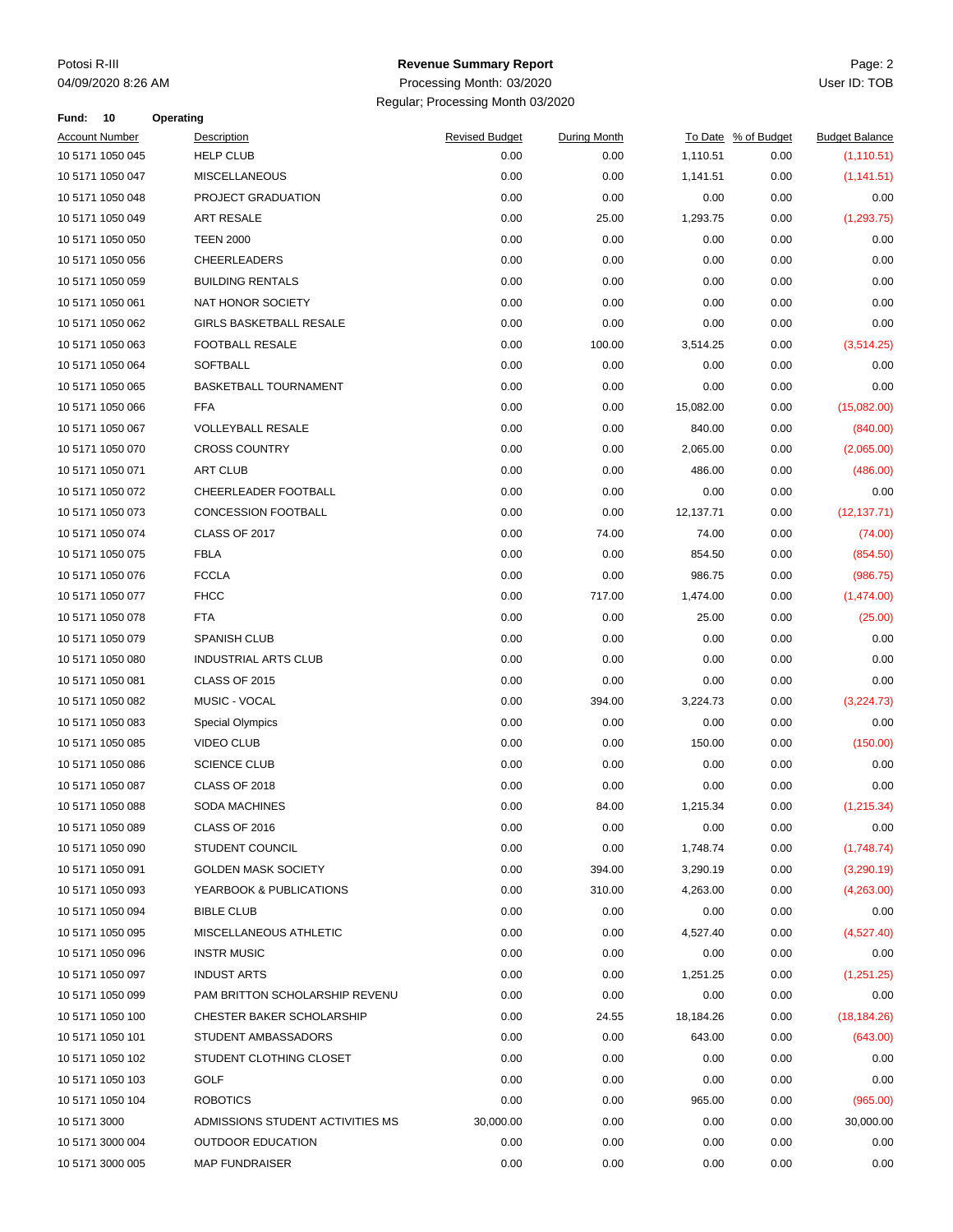### Potosi R-III Page: 3 **Revenue Summary Report**

| Fund:        | 10                    | Operating |                                   |                       |              |           |                     |                       |
|--------------|-----------------------|-----------|-----------------------------------|-----------------------|--------------|-----------|---------------------|-----------------------|
|              | <b>Account Number</b> |           | Description                       | <b>Revised Budget</b> | During Month |           | To Date % of Budget | <b>Budget Balance</b> |
|              | 10 5171 3000 030      |           | PHYSICAL EDUCATION                | 0.00                  | 0.00         | 0.00      | 0.00                | 0.00                  |
|              | 10 5171 3000 031      |           | <b>BASEBALL - JEMS</b>            | 0.00                  | 0.00         | 0.00      | 0.00                | 0.00                  |
|              | 10 5171 3000 056      |           | <b>CHEERLEADERS</b>               | 0.00                  | 0.00         | 0.00      | 0.00                | 0.00                  |
|              | 10 5171 3000 057      |           | LIBRARY                           | 0.00                  | 0.00         | 0.00      | 0.00                | 0.00                  |
|              | 10 5171 3000 059      |           | <b>BUILDING RENTALS</b>           | 0.00                  | 50.00        | 275.00    | 0.00                | (275.00)              |
|              | 10 5171 3000 061      |           | NATIONAL HONOR SOCIETY            | 0.00                  | 0.00         | 0.00      | 0.00                | 0.00                  |
|              | 10 5171 3000 062      |           | <b>GIRLS BASKETBALL RESALE</b>    | 0.00                  | 0.00         | 0.00      | 0.00                | 0.00                  |
|              | 10 5171 3000 064      |           | <b>TRACK/CROSS COUNTRY</b>        | 0.00                  | 0.00         | 300.00    | 0.00                | (300.00)              |
|              | 10 5171 3000 067      |           | <b>VOLLEYBALL RESALE</b>          | 0.00                  | 0.00         | 0.00      | 0.00                | 0.00                  |
|              | 10 5171 3000 082      |           | MUSIC - VOCAL                     | 0.00                  | 0.00         | 333.00    | 0.00                | (333.00)              |
|              | 10 5171 3000 084      |           | PRINCIPALS MISC                   | 0.00                  | 148.60       | 12,588.91 | 0.00                | (12,588.91)           |
|              | 10 5171 3000 088      |           | <b>SODA MACHINES</b>              | 0.00                  | 0.00         | 483.30    | 0.00                | (483.30)              |
|              | 10 5171 3000 090      |           | STUDENT COUNCIL                   | 0.00                  | 0.00         | 700.00    | 0.00                | (700.00)              |
|              | 10 5171 3000 093      |           | YEARBOOK & PUBLICATIONS           | 0.00                  | 300.00       | 641.50    | 0.00                | (641.50)              |
|              | 10 5171 3000 094      |           | <b>BIBLE CLUB</b>                 | 0.00                  | 0.00         | 0.00      | 0.00                | 0.00                  |
|              | 10 5171 3000 095      |           | MISCELLANEOUS ATHLETICS           | 0.00                  | 0.00         | 5,554.71  | 0.00                | (5,554.71)            |
|              | 10 5171 3000 096      |           | <b>INSTR MUSIC</b>                | 0.00                  | 0.00         | 0.00      | 0.00                | 0.00                  |
|              | 10 5171 3000 097      |           | <b>INDUST ARTS</b>                | 0.00                  | 0.00         | 0.00      | 0.00                | 0.00                  |
| 10 5171 4040 |                       |           | ADMISSIONS STUDENT ACTIVITIES TIS | 30,000.00             | 0.00         | 0.00      | 0.00                | 30,000.00             |
|              | 10 5171 4040 004      |           | OUTDOOR ED YMCA                   | 0.00                  | 0.00         | 10,790.00 | 0.00                | (10,790.00)           |
|              | 10 5171 4040 005      |           | <b>MAP FUNDRAISER</b>             | 0.00                  | 0.00         | 0.00      | 0.00                | 0.00                  |
|              | 10 5171 4040 006      |           | SOCIAL COMMITTEE                  | 0.00                  | 48.00        | 92.00     | 0.00                | (92.00)               |
|              | 10 5171 4040 011      |           | <b>STUDENT INCENTIVES</b>         | 0.00                  | 0.00         | 0.00      | 0.00                | 0.00                  |
|              | 10 5171 4040 017      |           | CHARACTER EDUCATION               | 0.00                  | 0.00         | 0.00      | 0.00                | 0.00                  |
|              | 10 5171 4040 019      |           | <b>FAMILY READING</b>             | 0.00                  | 0.00         | 0.00      | 0.00                | 0.00                  |
|              | 10 5171 4040 020      |           | <b>BOOK FAIR</b>                  | 0.00                  | 0.00         | 4,995.43  | 0.00                | (4,995.43)            |
|              | 10 5171 4040 057      |           | LIBRARY                           | 0.00                  | 0.00         | 0.00      | 0.00                | 0.00                  |
|              | 10 5171 4040 059      |           | <b>BUILDING RENTALS</b>           | 0.00                  | 0.00         | 270.00    | 0.00                | (270.00)              |
|              | 10 5171 4040 082      |           | <b>MUSIC - VOCAL</b>              | 0.00                  | 0.00         | 1,437.00  | 0.00                | (1,437.00)            |
|              | 10 5171 4040 084      |           | PRINCIPALS MISC                   | 0.00                  | 0.00         | 0.00      | 0.00                | 0.00                  |
|              | 10 5171 4040 088      |           | <b>SODA MACHINES</b>              | 0.00                  | 99.22        | 706.07    | 0.00                | (706.07)              |
|              | 10 5171 4040 090      |           | STUDENT COUNCIL REVENUE           | 0.00                  | 0.00         | 0.00      | 0.00                | 0.00                  |
|              | 10 5171 4040 095      |           | MISCELLANEOUS ATHLETICS           | 0.00                  | 0.00         | 0.00      | 0.00                | 0.00                  |
|              | 10 5171 4040 106      |           | <b>CELEBRATION</b>                | 0.00                  | 0.00         | 34.32     | 0.00                | (34.32)               |
| 10 5171 4080 |                       |           | ADMISSIONS STUDENT ACTIVITIES PES | 30,000.00             | 0.00         | 0.00      | 0.00                | 30,000.00             |
|              | 10 5171 4080 011      |           | <b>STUDENT INCENTIVES</b>         | 0.00                  | 25,107.00    | 25,107.00 | 0.00                | (25, 107.00)          |
|              | 10 5171 4080 020      |           | <b>BOOK FAIR</b>                  | 0.00                  | 0.00         | 7,319.63  | 0.00                | (7,319.63)            |
|              | 10 5171 4080 027      |           | <b>PRESCHOOL</b>                  | 0.00                  | 0.00         | 0.00      | 0.00                | 0.00                  |
|              | 10 5171 4080 037      |           | ADOPT A STUDENT                   | 0.00                  | 0.00         | 704.00    | 0.00                | (704.00)              |
|              | 10 5171 4080 059      |           | <b>BUILDING RENTALS</b>           | 0.00                  | 0.00         | 125.00    | 0.00                | (125.00)              |
|              | 10 5171 4080 060      |           | PENCIL & PAPER FUND               |                       |              |           |                     |                       |
|              |                       |           |                                   | 0.00                  | 36.00        | 72.00     | 0.00                | (72.00)               |
|              | 10 5171 4080 071      |           | <b>ART CLUB</b>                   | 0.00                  | 0.00         | 597.45    | 0.00                | (597.45)              |
|              | 10 5171 4080 088      |           | <b>SODA MACHINES</b>              | 0.00                  | 0.00         | 0.00      | 0.00                | 0.00                  |
|              | 10 5171 4080 095      |           | <b>MISCELLANEOUS</b>              | 0.00                  | 938.00       | 1,995.72  | 0.00                | (1,995.72)            |
| 10 5182 000  |                       |           | PRESCHOOL TUITION FROM PARENTS    | 38,000.00             | 2,709.93     | 30,115.44 | 79.25               | 7,884.56              |
| 10 5181 0000 |                       |           | COMMUNITY SERVICE (PREK TUITION)  | 0.00                  | 0.00         | 69.59     | 0.00                | (69.59)               |
| 10 5191 0000 |                       |           | Rentals                           | 0.00                  | 0.00         | 0.00      | 0.00                | 0.00                  |
| 10 5192 0000 |                       |           | <b>GIFTS</b>                      | 0.00                  | 0.00         | 0.00      | 0.00                | 0.00                  |
| 10 5195 0000 |                       |           | PRIOR PERIOD ADJUSTMENT           | 0.00                  | 0.00         | 0.00      | 0.00                | 0.00                  |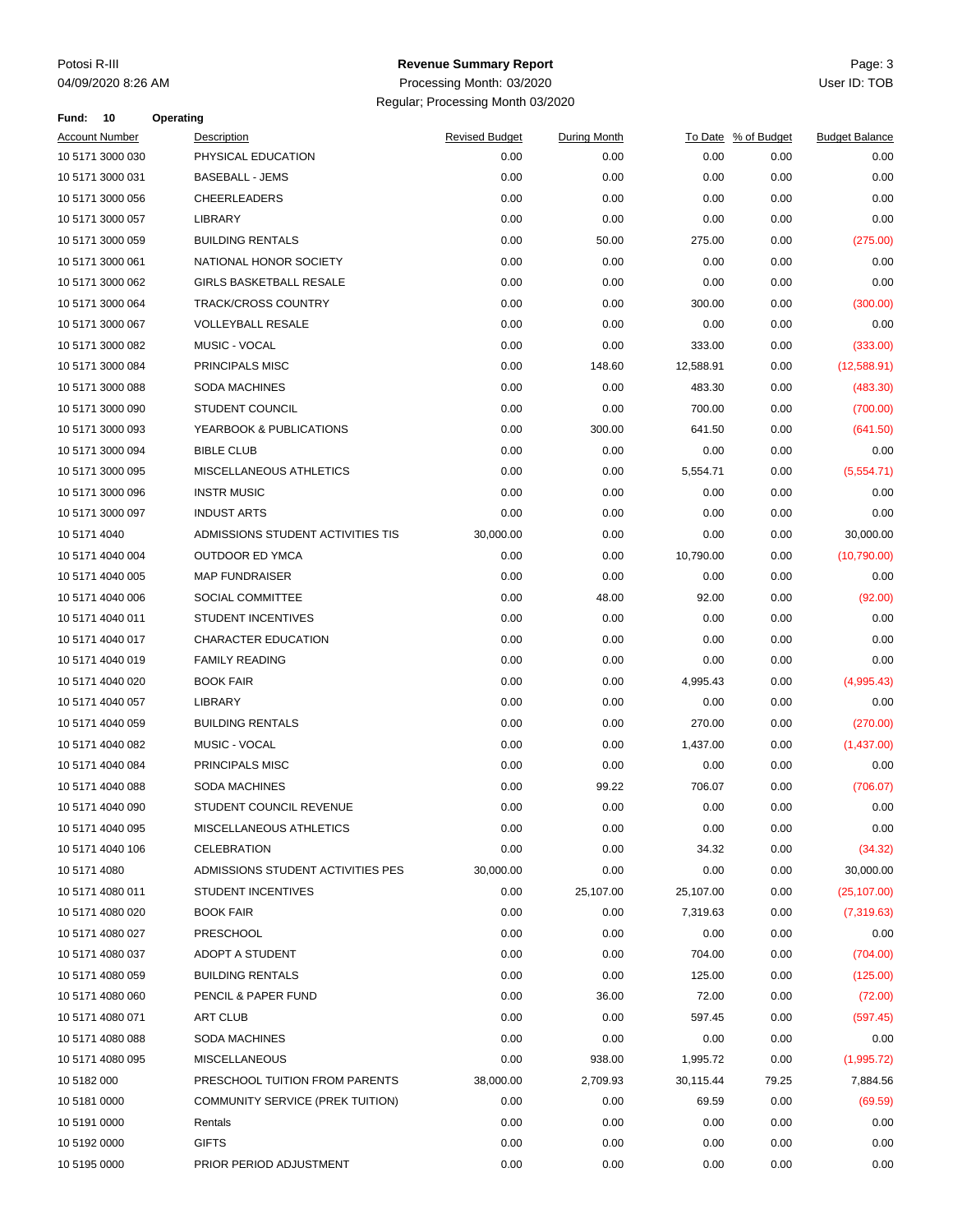#### Potosi R-III Page: 4 **Revenue Summary Report**

| Fund:                 | - 10             | Operating   |                                                       |                       |              |              |                     |                       |
|-----------------------|------------------|-------------|-------------------------------------------------------|-----------------------|--------------|--------------|---------------------|-----------------------|
| <b>Account Number</b> |                  |             | Description                                           | <b>Revised Budget</b> | During Month |              | To Date % of Budget | <b>Budget Balance</b> |
| 10 5198 0000          |                  |             | MISCELLANEOUS LOCAL                                   | 10,000.00             | 0.00         | 2,680.00     | 26.80               | 7,320.00              |
| 10 5192 1050          |                  |             | <b>GIFTS</b>                                          | 0.00                  | 0.00         | 0.00         | 0.00                | 0.00                  |
|                       | 10 5192 1050 057 |             | <b>GIFTS - LIBRARY</b>                                | 0.00                  | 0.00         | 0.00         | 0.00                | 0.00                  |
| 10 5192 4040          |                  |             | GIFTS - TIS                                           | 0.00                  | 0.00         | 0.00         | 0.00                | 0.00                  |
| 10 5192 4080          |                  |             | GIFTS - PES                                           | 0.00                  | 0.00         | 0.00         | 0.00                | 0.00                  |
|                       | Subtotal: 5100   |             |                                                       | 3,202,886.00          | 136,899.76   | 2,903,257.85 | 90.65               | 299,628.15            |
| 10 5221 0000          |                  |             | STATE ASSESSED UTILITY TAX                            | 1,122,172.00          | 0.00         | 1,271,124.69 | 113.27              | (148, 952.69)         |
| 10 5231 0000          |                  |             | FEDERAL PROPERTIES                                    | 60,000.00             | 0.00         | 0.00         | 0.00                | 60,000.00             |
|                       | Subtotal: 5200   |             |                                                       | 1,182,172.00          | 0.00         | 1,271,124.69 | 107.52              | (88,952.69)           |
| 10 5311 0000          |                  |             | <b>BASIC FORMULA - STATE MONIES</b>                   | 0.00                  | 0.00         | 0.00         | 0.00                | 0.00                  |
| 10 5312 0000          |                  |             | <b>TRANSPORTATION</b>                                 | 220,282.00            | 20,492.00    | 181,047.00   | 82.19               | 39,235.00             |
| 10 5314 0000          |                  |             | <b>ECSE</b>                                           | 0.00                  | 0.00         | 0.00         | 0.00                | 0.00                  |
| 10 5319 0000          |                  |             | <b>BASIC FORMULA - CLASSROOM TRUST</b><br><b>FUND</b> | 0.00                  | 0.00         | 0.00         | 0.00                | 0.00                  |
| 10 5324 0000          |                  |             | PARENTS AS TEACHERS                                   | 84,332.00             | 16,440.00    | 62,110.00    | 73.65               | 22,222.00             |
| 10 5332 0000          |                  |             | VOCATIONAL/TECHNICAL AID                              | 9,635.00              | 0.00         | 0.00         | 0.00                | 9,635.00              |
| 10 5333 0000          |                  |             | <b>FOOD SERVICE-STATE</b>                             | 9,672.00              | 0.00         | 0.00         | 0.00                | 9,672.00              |
| 10 5367 0000          |                  |             | SCHOOL AGE CHILDRENS HEALTH SV                        | 0.00                  | 0.00         | 0.00         | 0.00                | 0.00                  |
| 10 5381 0000          |                  |             | SPEC ED HIGH NEED FUND STATE                          | 40,000.00             | 0.00         | 52,565.65    | 131.41              | (12, 565.65)          |
| 10 5397 0000          |                  |             | OTHER STATE REVENUE                                   | 2,000.00              | 0.00         | 1,778.96     | 88.95               | 221.04                |
|                       | Subtotal: 5300   |             |                                                       | 365,921.00            | 36,932.00    | 297,501.61   | 81.30               | 68,419.39             |
| 10 5412 0000          |                  |             | <b>MEDICAID</b>                                       | 70,000.00             | 13,458.29    | 42,291.11    | 60.42               | 27,708.89             |
| 10 5437 0000          |                  |             | SPEC ED HIGH NEED FUND FEDERAL                        | 29,843.00             | 0.00         | 4,150.48     | 13.91               | 25,692.52             |
| 10 5438 0370          |                  |             | STATEWIDE COLABORATIVE GRANT                          | 0.00                  | 0.00         | 0.00         | 0.00                | 0.00                  |
| 10 5442 0000          |                  |             | <b>ECSE - FEDERAL</b>                                 | 65,254.00             | 5,306.33     | 41,376.56    | 63.41               | 23,877.44             |
| 10 5445 0000          |                  |             | <b>SCHOOL LUNCH PROGRAM</b>                           | 640,321.00            | 0.00         | 360,163.30   | 56.25               | 280,157.70            |
| 10 5446 0000          |                  |             | <b>SCHOOL BREAKFAST PROGRAM</b>                       | 232,541.00            | 0.00         | 150,739.73   | 64.82               | 81,801.27             |
| 10 5447 0000          |                  |             | SPECIAL MILK PROGRAM                                  | 500.00                | 0.00         | 388.00       | 77.60               | 112.00                |
| 10 5448 0000          |                  |             | AFTER SCHOOL SNACK PROGRAM                            | 0.00                  | 0.00         | 0.00         | 0.00                | 0.00                  |
| 10 5442 0570          |                  |             | <b>ECSE - FEDERAL</b>                                 | 0.00                  | 0.00         | 0.00         | 0.00                | 0.00                  |
| 10 5451 0000          |                  |             | <b>TITLE I</b>                                        | 14,823.00             | 0.00         | 0.00         | 0.00                | 14,823.00             |
| 10 5461 0000          |                  |             | TITLE IV, DRUG FREE                                   | 47,330.00             | 4.141.98     | 42.809.28    | 90.45               | 4,520.72              |
| 10 5465 0000          |                  |             | TITLE II.A                                            | 0.00                  | 0.00         | 0.00         | 0.00                | 0.00                  |
| 10 5481 0000          |                  |             | SUMMER FOOD SERVICE PROGRAM                           | 27,000.00             | 0.00         | 27,888.77    | 103.29              | (888.77)              |
| 10 5492 0000          |                  |             | TITLE VI.B (REAP)                                     | 49.231.00             | 0.00         | 1,088.00     | 2.21                | 48,143.00             |
| 10 5497 0000          |                  |             | OTHER FEDERAL REVENUE                                 | 0.00                  | 0.00         | 0.00         | 0.00                | 0.00                  |
|                       | Subtotal: 5400   |             |                                                       | 1,176,843.00          | 22,906.60    | 670,895.23   | 57.01               | 505,947.77            |
| 10 5651 0000          |                  |             | SALE OF OTHER PROPERTY                                | 0.00                  | 0.00         | 0.00         | 0.00                | 0.00                  |
|                       | Subtotal: 5600   |             |                                                       | 0.00                  | 0.00         | 0.00         | 0.00                | 0.00                  |
| 10 5811 1050          |                  |             | TUITION FROM OTHER LEA                                | 25,000.00             | 15,015.91    | 32,715.41    | 130.86              | (7,715.41)            |
| 10 5834 0000          |                  |             | <b>FAMILY SERVICES</b>                                | 0.00                  | 0.00         | 0.00         | 0.00                | 0.00                  |
|                       | Subtotal: 5800   |             |                                                       | 25,000.00             | 15,015.91    | 32,715.41    | 130.86              | (7,715.41)            |
|                       |                  | Fund Total: |                                                       | 5,952,822.00          | 211,754.27   | 5,175,494.79 | 86.94               | 777,327.21            |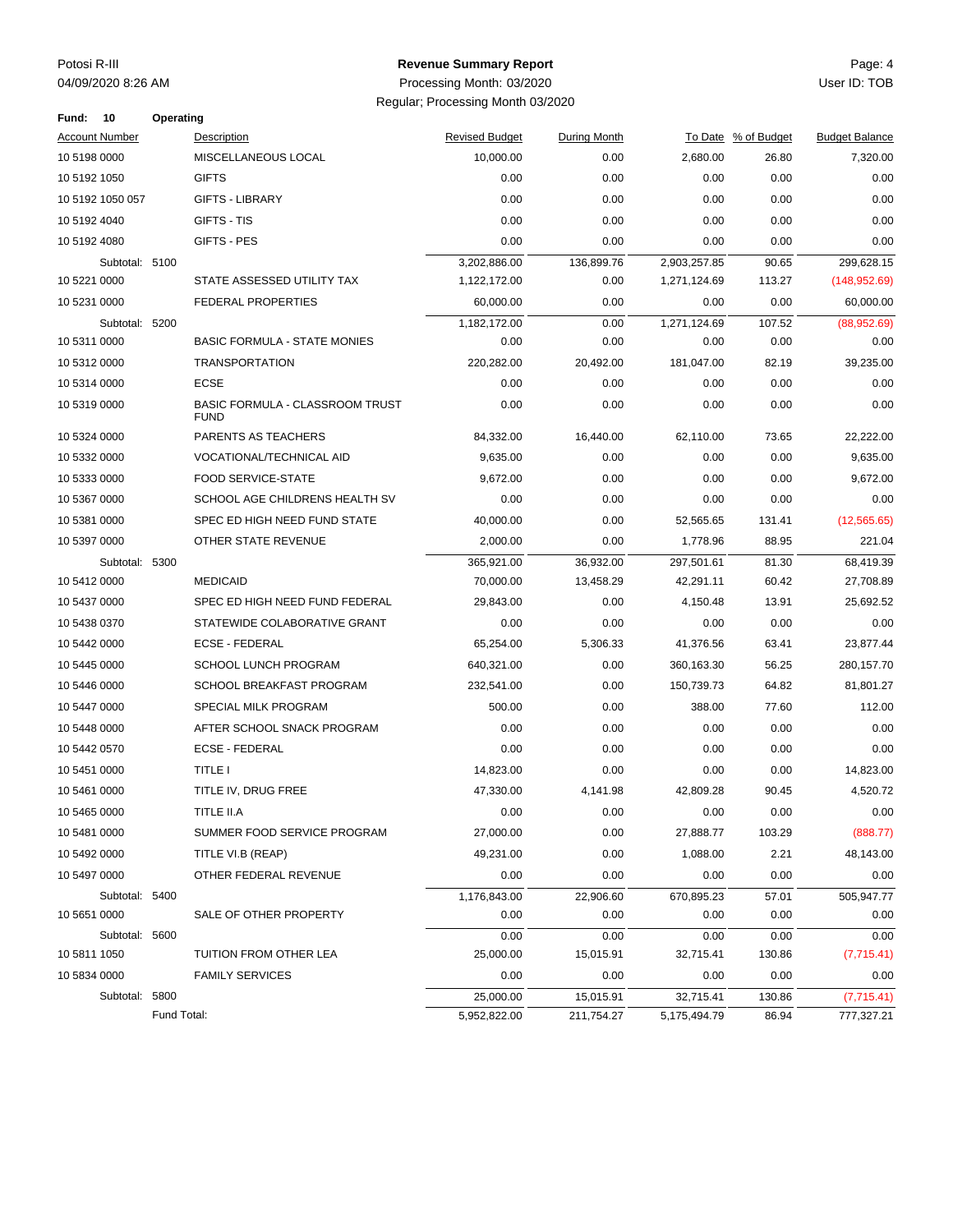# Potosi R-III Page: 5 **Revenue Summary Report**

| Fund:                 | 20             | <b>Teachers</b> |                                                       |                       |              |               |             |                       |
|-----------------------|----------------|-----------------|-------------------------------------------------------|-----------------------|--------------|---------------|-------------|-----------------------|
| <b>Account Number</b> |                |                 | Description                                           | <b>Revised Budget</b> | During Month | To Date       | % of Budget | <b>Budget Balance</b> |
| 20 5113 0000          |                |                 | TRUST FUND - PROP C                                   | 2,050,745.00          | 194,316.55   | 1,747,737.90  | 85.22       | 303,007.10            |
|                       | Subtotal: 5100 |                 |                                                       | 2,050,745.00          | 194,316.55   | 1,747,737.90  | 85.22       | 303,007.10            |
| 20 5211 0000          |                |                 | FINES, FOR FEITURES, ESCHEATS                         | 27,329.00             | 0.00         | 41,982.54     | 153.62      | (14,653.54)           |
|                       | Subtotal:      | 5200            |                                                       | 27,329.00             | 0.00         | 41,982.54     | 153.62      | (14,653.54)           |
| 20 5311 0000          |                |                 | <b>BASIC FORMULA - STATE MONIES</b>                   | 11,307,314.00         | 947, 157.84  | 8,556,898.06  | 75.68       | 2,750,415.94          |
| 20 5319 0000          |                |                 | <b>BASIC FORMULA - CLASSROOM TRUST</b><br><b>FUND</b> | 845,564.00            | 63,044.47    | 610,667.35    | 72.22       | 234,896.65            |
| 20 5314 0570          |                |                 | <b>ECSE</b>                                           | 119,126.00            | 48,247.46    | 48,247.46     | 40.50       | 70,878.54             |
|                       | Subtotal:      | 5300            |                                                       | 12,272,004.00         | 1,058,449.77 | 9,215,812.87  | 75.10       | 3,056,191.13          |
| 20 5441 0000          |                |                 | <b>IDEA PART B - FEDERAL</b>                          | 477,931.00            | 39,612.67    | 319,242.32    | 66.80       | 158,688.68            |
| 20 5451 0000          |                |                 | TITLE I                                               | 866,604.00            | 53,963.84    | 459,177.33    | 52.99       | 407,426.67            |
| 20 5465 0000          |                |                 | TITLE II.A                                            | 94,409.00             | 8,163.12     | 83,170.22     | 88.10       | 11,238.78             |
|                       | Subtotal:      | 5400            |                                                       | 1,438,944.00          | 101,739.63   | 861,589.87    | 59.88       | 577,354.13            |
|                       |                | Fund Total:     |                                                       | 15,789,022.00         | 1,354,505.95 | 11,867,123.18 | 75.16       | 3,921,898.82          |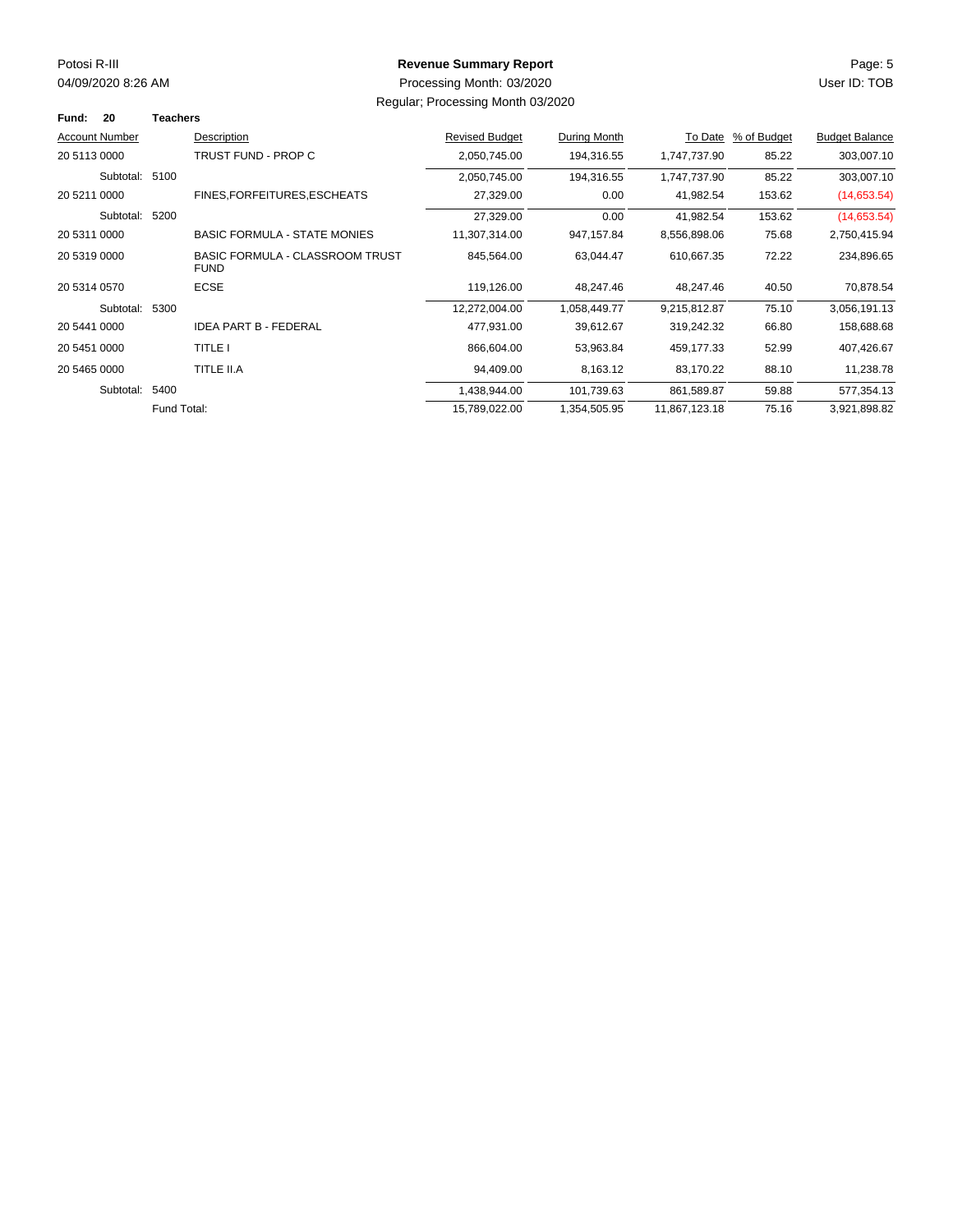03/2020 04/09/2020 8:26 AM User ID: TOB Processing Month:

# Potosi R-III Page: 6 **Revenue Summary Report**

Regular; Processing Month 03/2020

| 30<br>Fund:           |                | <b>Debt Service</b> |                                |                       |              |            |             |                       |
|-----------------------|----------------|---------------------|--------------------------------|-----------------------|--------------|------------|-------------|-----------------------|
| <b>Account Number</b> |                |                     | Description                    | <b>Revised Budget</b> | During Month | To Date    | % of Budget | <b>Budget Balance</b> |
| 30 5111 0000          |                |                     | <b>CURRENT YEAR LEVY TAXES</b> | 379.078.00            | 31.90        | 391.263.10 | 103.21      | (12, 185.10)          |
| 30 5112 0000          |                |                     | <b>DELINQUENT TAXES</b>        | 72,415.00             | 16,421.03    | 59,534.03  | 82.21       | 12,880.97             |
| 30 5141 0000          |                |                     | EARNINGS FROM TEMPORARY DEP    | 14,000.00             | 516.85       | 9,352.69   | 66.80       | 4,647.31              |
| 30 5143 0000          |                |                     | PREMIUM ON BONDS SOLD          | 0.00                  | 0.00         | 0.00       | 0.00        | 0.00                  |
|                       | Subtotal: 5100 |                     |                                | 465,493.00            | 16,969.78    | 460.149.82 | 98.85       | 5,343.18              |
| 30 5221 0000          |                |                     | STATE ASSESSED UTILITY TAX     | 218,857.00            | 0.22         | 239,442.92 | 109.41      | (20, 585.92)          |
| 30 5231 0000          |                |                     | FEDERAL PROPERTIES             | 12,511.00             | 0.00         | 0.00       | 0.00        | 12,511.00             |
|                       | Subtotal: 5200 |                     |                                | 231,368.00            | 0.22         | 239.442.92 | 103.49      | (8,074.92)            |
| 30 5692 0000          |                |                     | REFUNDING BONDS                | 0.00                  | 0.00         | 0.00       | 0.00        | 0.00                  |
|                       | Subtotal:      | 5600                |                                | 0.00                  | 0.00         | 0.00       | 0.00        | 0.00                  |
|                       |                | Fund Total:         |                                | 696,861.00            | 16.970.00    | 699,592.74 | 100.39      | (2,731.74)            |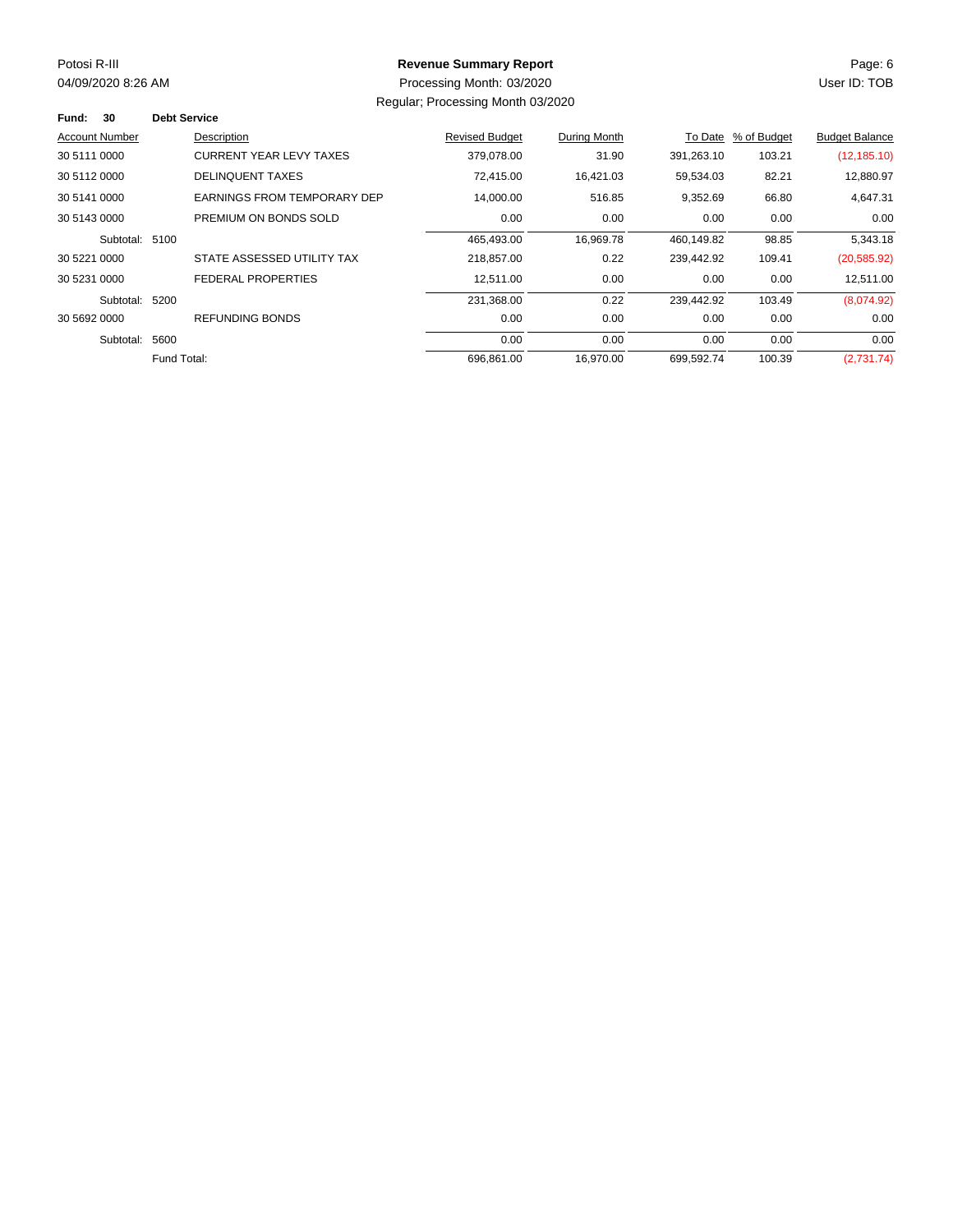03/2020 04/09/2020 8:26 AM User ID: TOB Processing Month:

## Potosi R-III Page: 7 **Revenue Summary Report**

Regular; Processing Month 03/2020

| Fund:<br>40           |             | <b>Capital Projects</b>            |                       |              |           |                     |                       |
|-----------------------|-------------|------------------------------------|-----------------------|--------------|-----------|---------------------|-----------------------|
| <b>Account Number</b> |             | Description                        | <b>Revised Budget</b> | During Month |           | To Date % of Budget | <b>Budget Balance</b> |
| 40 5114 0000          |             | <b>FINANCIAL INSTITUTION TAXES</b> | 19,459.00             | 0.00         | 7,239.41  | 37.20               | 12,219.59             |
| 40 5115 0000          |             | <b>M &amp; M SURCHARGE</b>         | 70,000.00             | 0.00         | 0.00      | 0.00                | 70,000.00             |
| 40 5116 0000          |             | IN LIEU OF TAX                     | 16,209.00             | 0.00         | 15,151.07 | 93.47               | 1,057.93              |
| 40 5141 0000          |             | <b>EARNINGS FROM TEMPORARY DEP</b> | 8,000.00              | 0.00         | 11,362.33 | 142.03              | (3,362.33)            |
| 40 5143 0000          |             | PREMIUM ON BONDS SOLD              | 0.00                  | 0.00         | 0.00      | 0.00                | 0.00                  |
| 40 5141 0150          |             | <b>BOND ISSUE 2007</b>             | 0.00                  | 0.00         | 0.00      | 0.00                | 0.00                  |
| 40 5191 0000          |             | <b>RENTALS</b>                     | 0.00                  | 0.00         | 0.00      | 0.00                | 0.00                  |
| 40 5195 0000          |             | PRIOR PERIOD ADJUSTMENT            | 0.00                  | 0.00         | 0.00      | 0.00                | 0.00                  |
| 40 5198 0000          |             | MISCELLANEOUS LOCAL REVENUE        | 0.00                  | 0.00         | 0.00      | 0.00                | 0.00                  |
| Subtotal: 5100        |             |                                    | 113,668.00            | 0.00         | 33,752.81 | 29.69               | 79,915.19             |
| 40 5319 0000          |             | <b>CLASSROOM TRUST FUND</b>        | 0.00                  | 0.00         | 0.00      | 0.00                | 0.00                  |
| Subtotal: 5300        |             |                                    | 0.00                  | 0.00         | 0.00      | 0.00                | 0.00                  |
| 40 5611 0000          |             | SALE OF BONDS                      | 0.00                  | 0.00         | 0.00      | 0.00                | 0.00                  |
| 40 5641 0000          |             | SALE OF SCHOOL BUSES               | 0.00                  | 0.00         | 0.00      | 0.00                | 0.00                  |
| 40 5651 0000          |             | SALE OF OTHER PROPERTY             | 0.00                  | 0.00         | 0.00      | 0.00                | 0.00                  |
| Subtotal:             | 5600        |                                    | 0.00                  | 0.00         | 0.00      | 0.00                | 0.00                  |
|                       | Fund Total: |                                    | 113,668.00            | 0.00         | 33,752.81 | 29.69               | 79,915.19             |